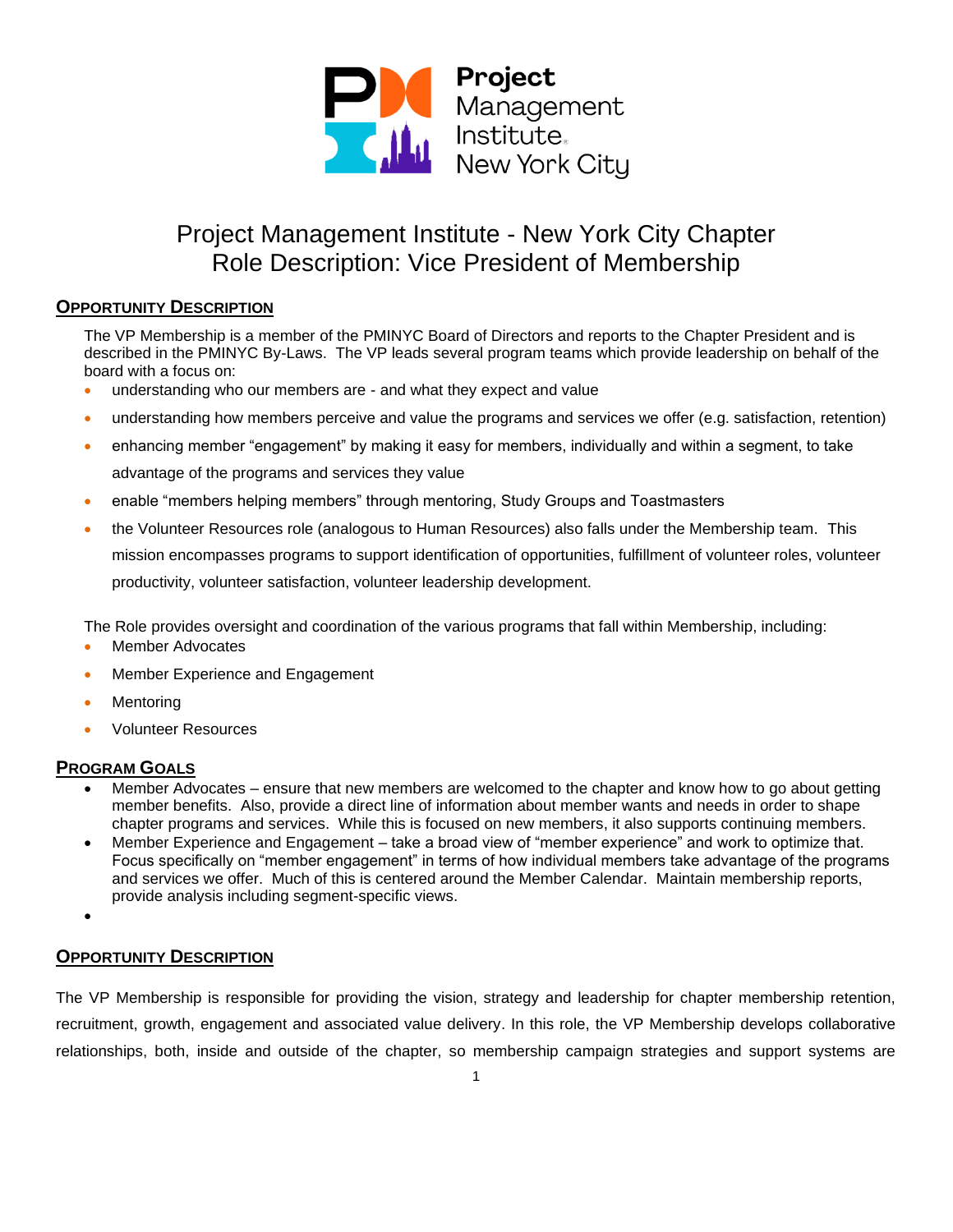

integrated into program development to respond to existing and anticipated needs of members and volunteers. Areas of concentration for this role includes:

- Mentoring this program aims to help members by connecting them with other more experienced members, using a Mentoring engagement process. Mentors help Mentees develop and achieve professional goals.
- Volunteer Resources coordinate onboarding of volunteers as well as the ongoing volunteer experience so that there are volunteers who sustain all of the chapter's functions. Help shape the volunteer experience so that volunteers are retained – and that some volunteers develop into future chapter leaders..

## **PROGRAM GOALS:**

Provide vision and strategies to support and provide value streams to enhance membership inclusion and growth in the following areas;

- Mentoring this program aims to help members by connecting them with other more experienced members, using a Mentoring engagement process. Mentors help Mentees develop and achieve professional goals.
- Volunteer Resources coordinate onboarding of volunteers as well as the ongoing volunteer experience so that there are volunteers who sustain all of the chapter's functions. Help shape the volunteer experience so that volunteers are retained – and that some volunteers develop into future chapter leaders.

### **RESPONSIBILITIES**

- Work with the board to develop strategy and annual goals including Core Services.
- Organize and lead Program Teams around critical processes and deliverables. Set measurements and processes
- Work closely with the various team leaders to maintain energy and focus, assess status, eliminate blockers, achieve goals, and develop volunteers.
- Remain personally engaged with members and volunteers
- Attend chapter meetings and other chapter functions to meet with chapter members as often as possible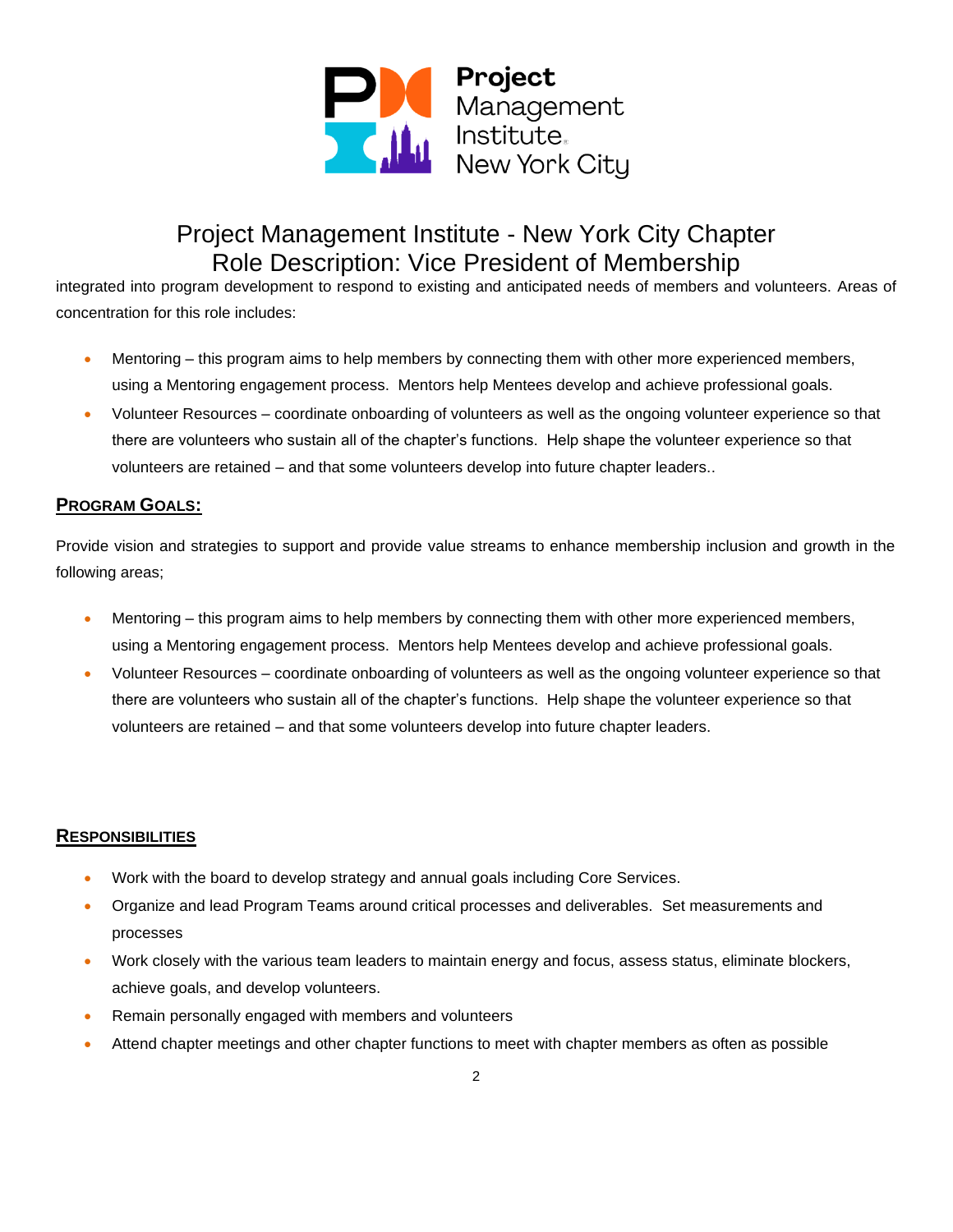

- Work with the board to ensure proper focus on Member value. Support other board members so their efforts address member needs. Attend and participate in PMINYC Board of Director meetings
- Develop a succession plan and ensure that each PM does so for their program.
- Participate in all executive board meetings and planning sessions.
- Design and lead membership retention, growth and engagement initiatives.
- Design volunteer recruitment, management and recognition strategy.
- Appoint and mentor Directors and build the team to manage the membership portfolio of programs and initiatives.
- Leverage insights from membership data to help improve chapter programming.
- Build relationships with other associations to bring best practices and reciprocal benefits to our membership.
- Collaborate with the Executive Board and Directors as needed to provide support in the execution of other programs.

#### **ROLES AND RESPONSIBILITIES**

- **Develop and implement a Chapter Membership Plan** 
	- Ensure continued growth through proactive recruiting, retention and member engagement, including the establishment of measurable goals and the monitoring of success metrics for appropriate action
	- Develop and implement a Community Outreach Plan including commercial, not-for-profit and other professional associations
- **Customer Service** 
	- Answer general member/non-member information inquiries and other requests for assistance with membership and its benefits
	- Support and attend annual general meeting and all chapter meetings as appropriate

#### • **Primary user of the Chapter Reporting System (CRS) for analysis and reporting of membership data**

- Maintain the membership records of the chapter
- Provide communication list/member updates to officers as requested
- Coordinate the production and distribution of timely membership reports, such as monthly membership reports by demographics (city, state, age, industry, etc.)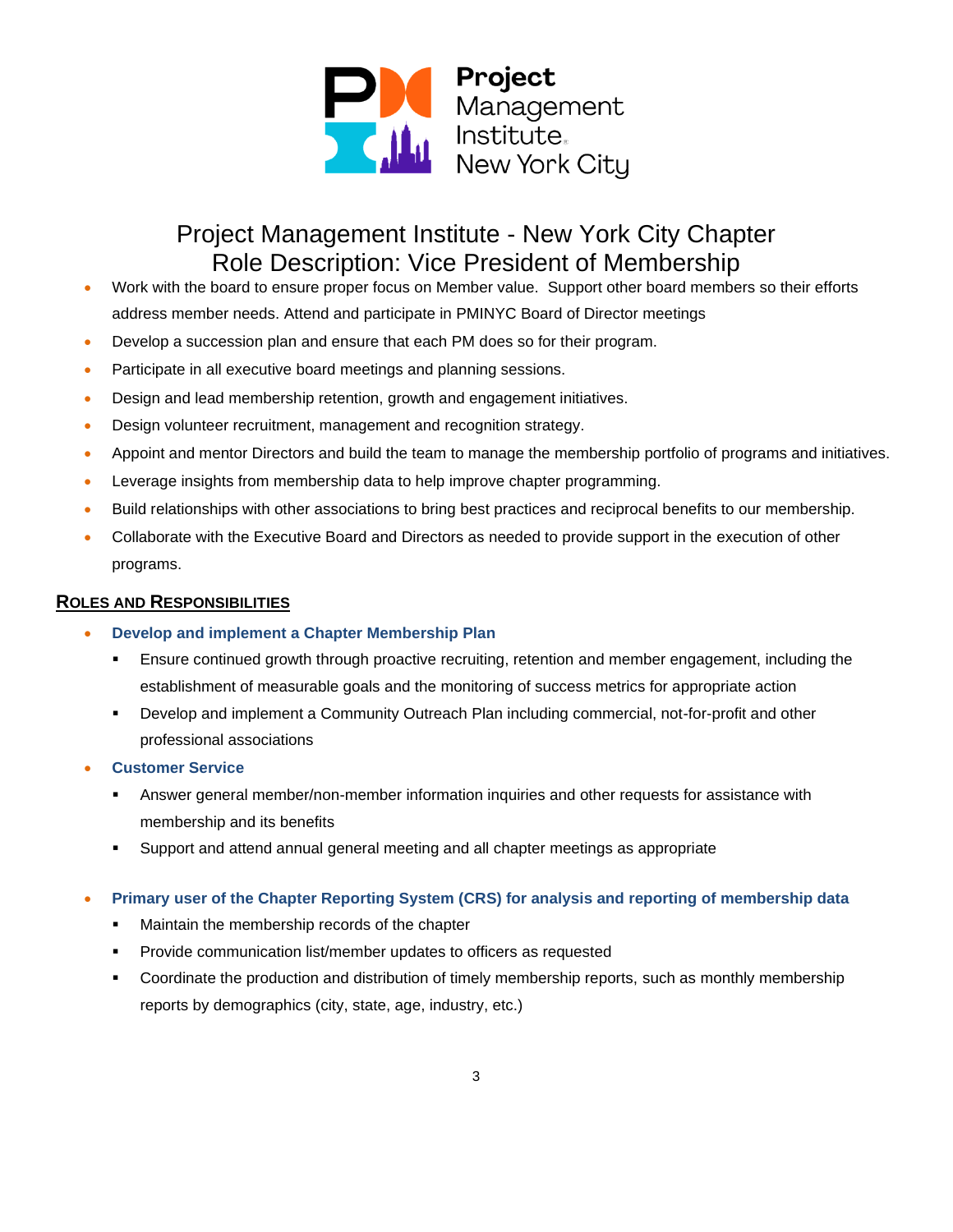

#### • **Market Research**

- Review and analyze member satisfaction survey data and enhance membership benefits
- Develop and administer lapsed (non-renewal) member survey
- Analyze and integrate survey feedback for inclusion in the strategic/operational planning

#### • **Marketing and Member Engagement:**

- **•** Develop and implement membership welcome and support plan including the promotion of PMI and chapter membership value
- Communicate member value through various delivery methods in alignment with the Membership Benefits Package
- Utilize membership marketing materials available through the PMI Marketing Portal
- Develop and implement a rewards and recognition program plan to recognize member milestones (such as anniversaries or awards) Develop and implement succession and transition plan

### **STRATEGIC AND BUSINESS MANAGEMENT SKILLS:**

- Strategy management and implementation
- Internal and external analysis
- Program and Portfolio Management
- Data Insights
- Marketing and Communication
- Relationship building
- Customer Service
- Strong verbal communication skills (and willingness to address small or large groups of members).
- Leadership experience
- Persistence and follow through to ensure that each of the programs within Membership are functioning in accordance with their charters
- Data Analysis & Reporting Marketing Skills
- Proficiency in using Survey Tools/Market Research/Demographic Research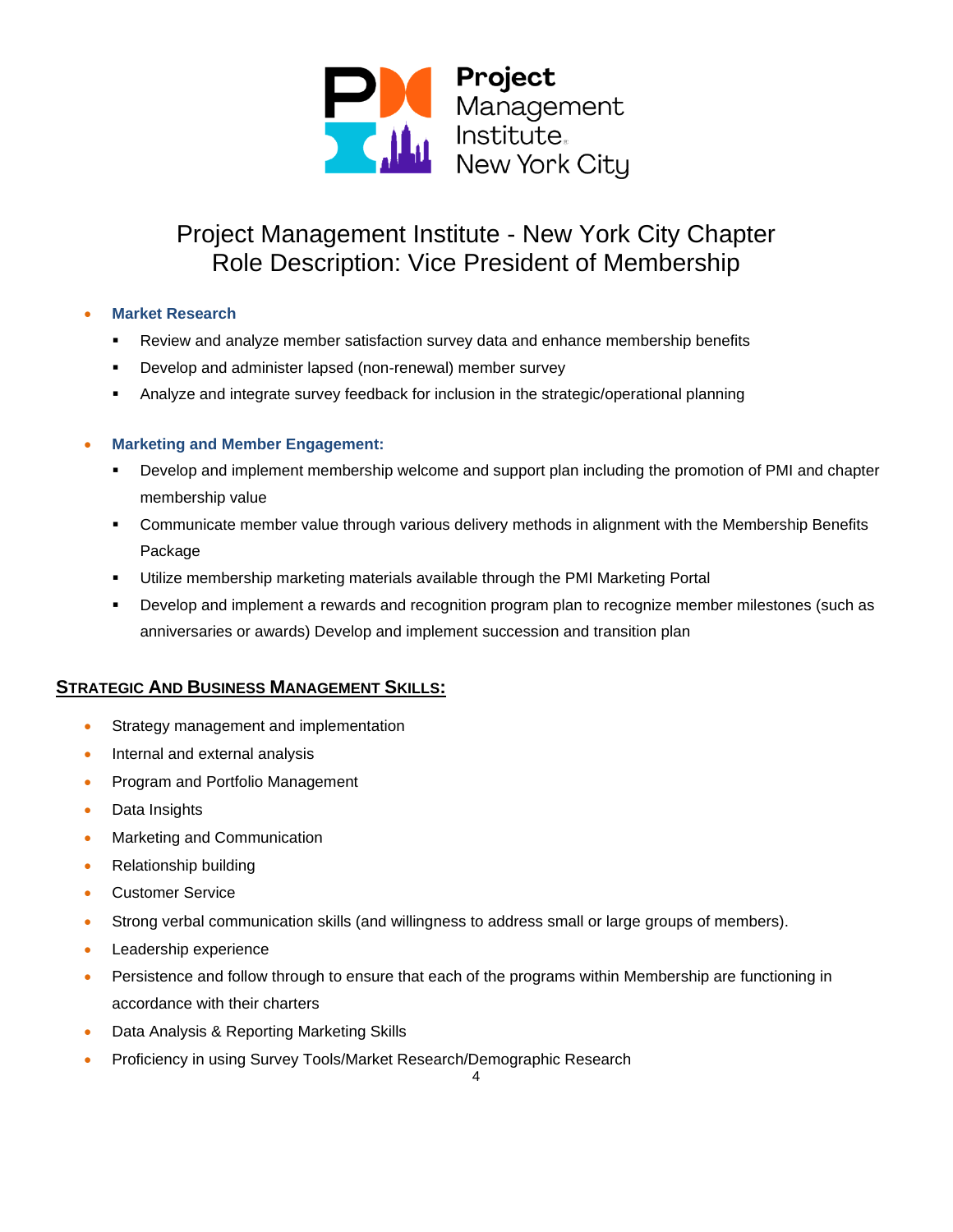

• Proficiency in using PMI Chapter Reporting System (CRS)

## **LEADERSHIP SKILLS**

- Emotional Intelligence
- Coaching and Mentoring
- Strategic Planning
- Team Building
- Communication Skills
- Relationship Building/Networking Skills
- Organizational Skills
- Persuasion/Motivation Skills
- Public Speaking/Presentation Skills
- Skilled in Strategic Planning and Process Execution

### **COMMITMENT REQUIRED**

25–35 hours per month Average Years of Project Management Experience: 15 Average Years of PMI Volunteer Experience: 6

## **REQUIRED CREDENTIALS**

PMP is preferred

#### **PDUS TO BE AWARDED**

1 PDU per hour volunteered up to a maximum, as explained in the [Continuing Certification Requirements](https://ccrs.pmi.org/info/handbooksguides)  [Handbook.](https://ccrs.pmi.org/info/handbooksguides) Includes all meetings and time spent in communications, planning and working directly with the teams and at events/services.